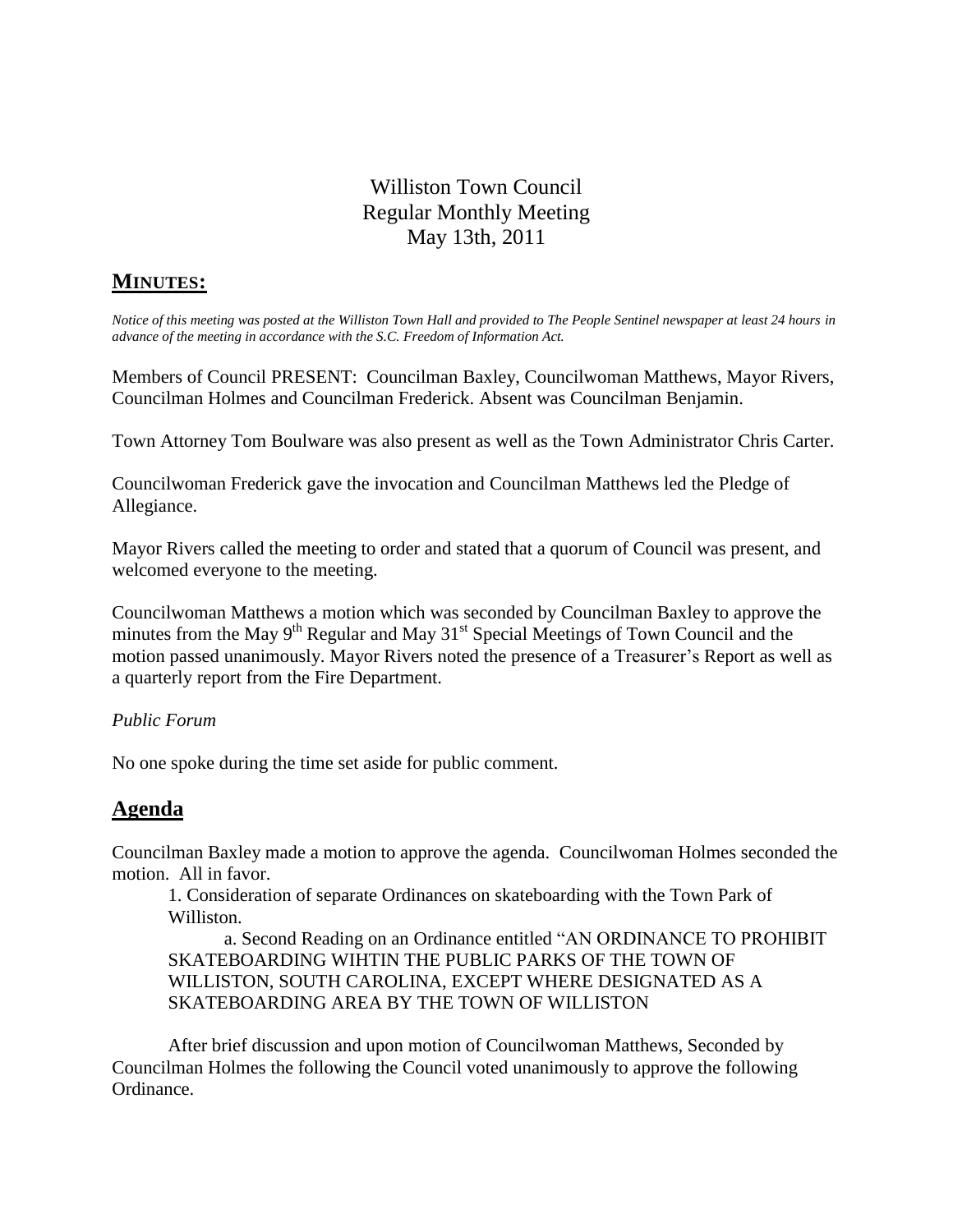May teacher

## ORDINANCE NO. 2011-05-0

AN ORDINANCE TO PROHIBIT SKATEBOARDING WITHIN PUBLIC PARKS OF THE TOWN OF WILLISTON, SOUTH CAROLINA, EXCEPT WHERE DESIGNATED AS A SKATEBOARDING AREA BY THE TOWN OF WILLISTON, **SOUTH CAROLINA** 

BE IT ORDAINED BY THE TOWN OF WILLISTON, SOUTH CAROLINA:

Section 1: Chapter 58, Article II, of the Code of Laws of the Town of Williston, is hereby amended by adding thereto a new Section 58-34 which shall read as fallows:

Section 58-34. SKATEBOARDING PROHIBITED IN PUBLIC PARKS OF THE TOWN OF WILLISTON, SOUTH CAROLINA, A LXCEPT IN AREAS DESIGNATED BY THE TOWN

No person upon skateboards shall go on any public park of the Town. of Williston except in an area that might be designated for skateboarding by the Town.

Section 2: All ordinances or parts of ordinances in conflict herewith are repealed to the extent of inconsistency.

Section 3: This ordinance shall become effective upon its adoption.

DONE IN COUNCIL this  $3<sup>th</sup>$  day of  $\overline{\mathcal{Y}}$  are  $2\overline{\mathcal{O}}t$ 2011.

| First Reading $Maq$ $ 0^{th}$ $201$      |  |  |
|------------------------------------------|--|--|
| Second Reading June 13 <sup>th</sup> 201 |  |  |

mms

Chica Cartes, Administrator Town Clerk

Thomas R. Rivers, Mayor

b. First Reading of *AN ORDINANCE TO ESTABLISH THE WILLISTON SKATE PARK WITHIN THE PUBLIC PARK OF THE TOWN OF WILLISTON*. After some discussion the Council by consensus agreed to continue this matter until the July meeting of Town Council.

2. Public Hearing on a petition from Nancy Barwick to rezone property located off Buice Circle from Residential R-12 to single and two family residential (R-7). First reading of an *Ordinance (2011-06-01)* to effect the rezoning.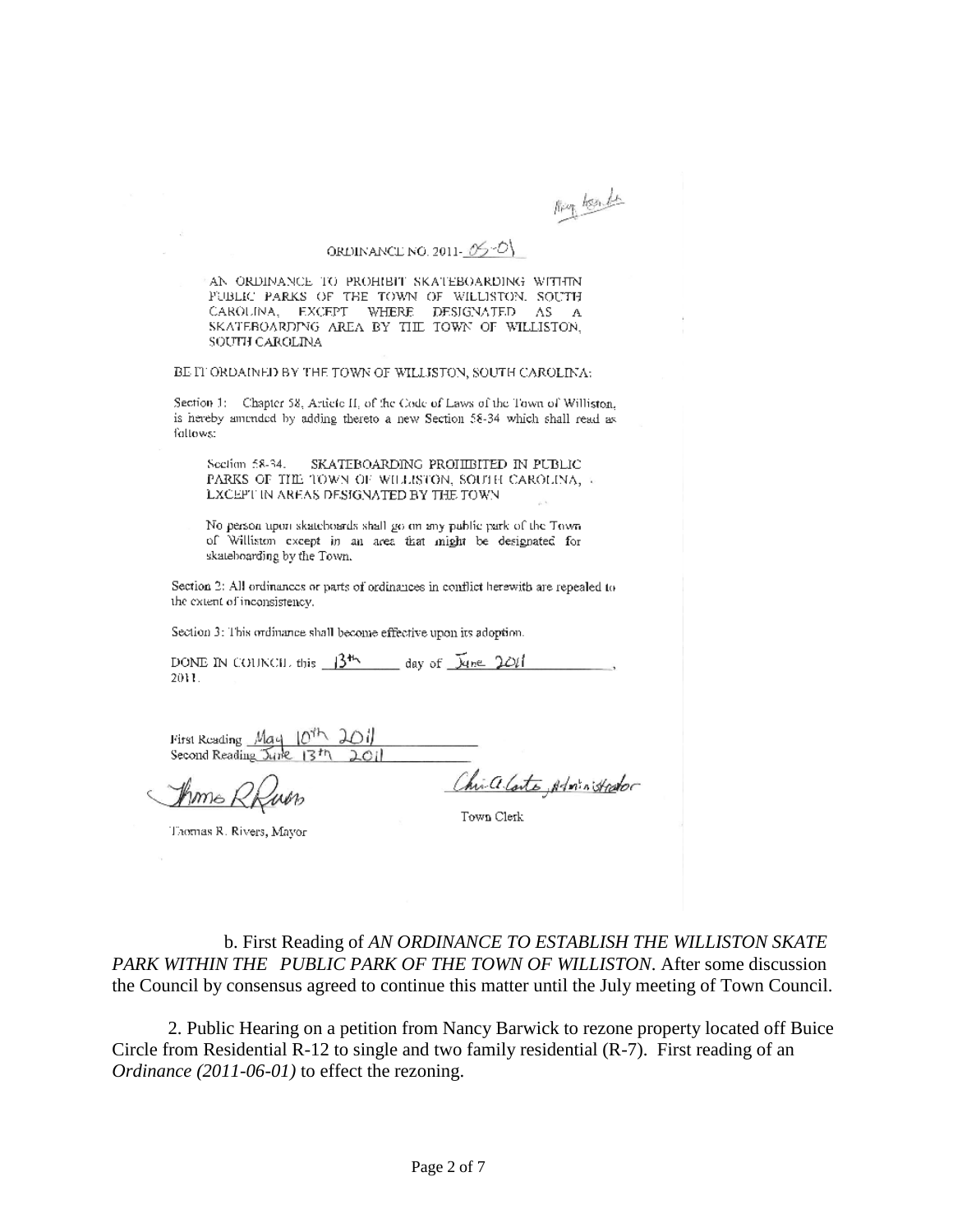Administrator Carter reported that the Planning Commission had met in May and considered this petition and had unanimously recommended that Council adopt the proposed ordinance. Upon Motion of Councilwoman Matthews, seconded by Councilman Baxley the Council voted unanimously to approve the first reading of the Ordinance as submitted.

3. First reading of an *Ordinance 2011-06-02 providing for the Issuance and Sale of Town Williston, South Carolina Waterworks and Sewer System Refunding and Improvement Revenue Bond, Series 2011 in the principal amount of not exceeding \$1,600.000; prescribing the form and details of such bond; and other matters relating thereto.*

Administrator Carter reminded the Council that this matter was related to the development of a proposed new water well on Elko Street and water line improvements in the area and to develop capacity for the Crane advertising plant formerly known as Dixie-Narco. Specifics of the water-line financing were discussed including a proposed interest rate. After some discussion the matter was scheduled for second reading for a special called meeting to be for June  $30<sup>th</sup>$  at 5 PM.

Upon motion of Councilwoman Matthews, seconded by Holmes the first reading of the above-captioned ordinance was approved.

4. Consideration of a municipal services contract between the Town and Barnwell County for the provision of the services of a county magistrate, Robert Cooper, to serve as municipal judge for the Town of Williston.

Attorney Boulware indicated that this Agreement set forth the arrangement previously discussed between the County and Town for a County Magistrate to serve as Municipal Judge. After brief discussion and upon motion of Councilman Baxley, seconded by Councilwoman Matthews the following agreement was approved.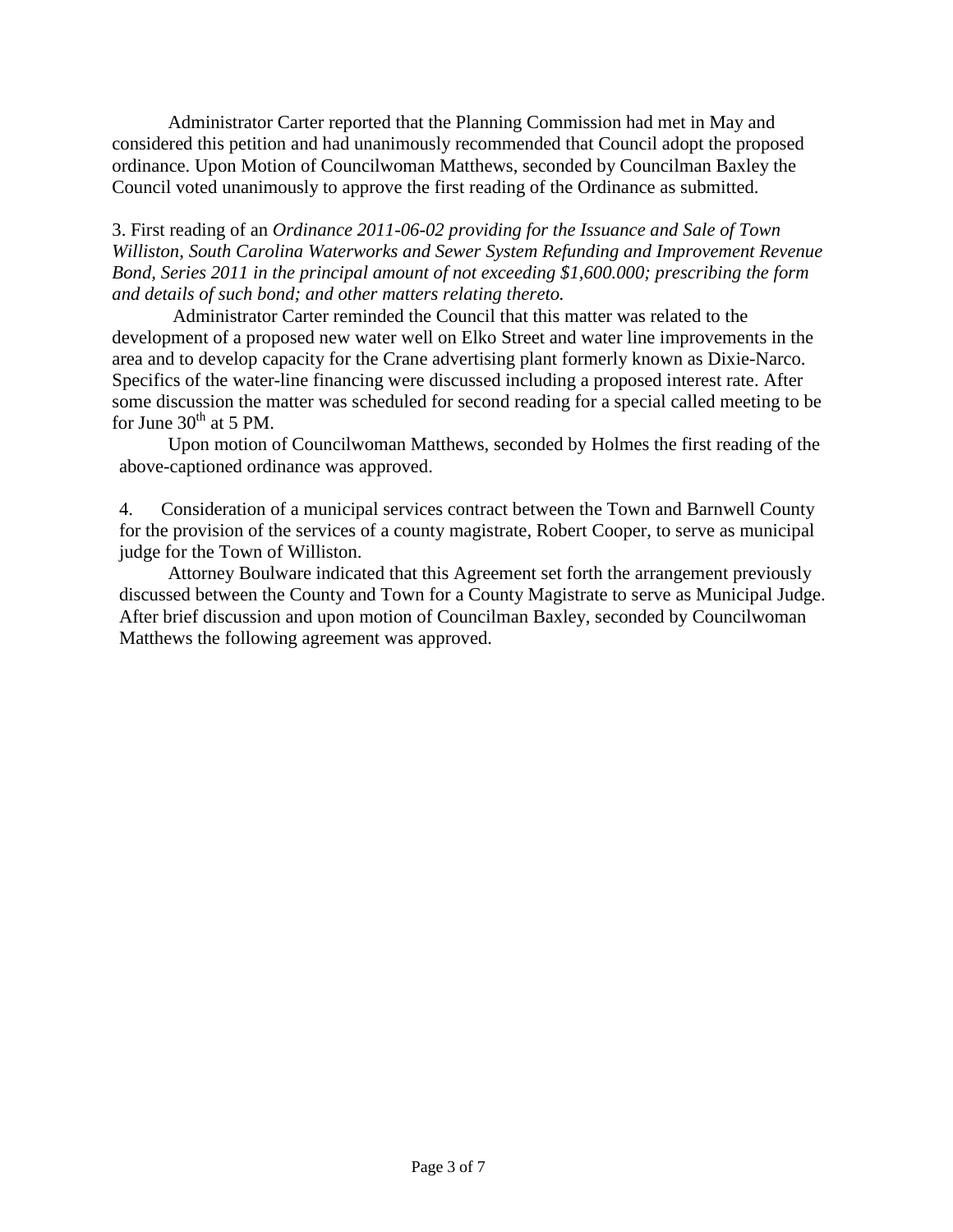STAIR OF SOUTH CAROLINA,

#### ACRLEMENT.

COUNTY OF BARNWELL.

THIS AGREEMENT made and entered into this  $\frac{13^{n+1}}{n+1}$  day of  $\overline{\lambda_1 + \lambda_2}$ , 2010, by and between the Tewn of Williston, These networks and contract the Town of William .<br>South Carolins, hereinafter reforred to as the Town, and Barnwell County, South Carolins, hereinafter reforred to as the Town, and the County.

-7

WHEREAS, the County employs a magnetrate who possesses the qualifications and apillies deployed by the Town for Municipal unders and

WELRFAS, the Williston Town Council has voted to retain the services of said magistrate through a contract with the County; and

WEERFAS, the County is amenable to the use of said county magistrate as Municipal Judge for the Town to provide municipal recorder services for the Town.

NOW, THEREFORE, in accordance with the procedures Tahed by the Chief Justice of the South Carolina Supreme Assistants" Court for contracting with a county to employ a magistrate to preside over a municipal court, the parties agree as follows:

Section 1) The County agrees to allow the Town to retain the services of tober. Cooper to serve as Municipal Judge for the Town.

Saction 2: That the Lown shall be childrend to compensate the County for sale services, and the magistrate shall be entitled to such companished for these ddditional duties as shall be set by the Rayor are Town Council of the Town of Williston.

Section 3: That the Town shall provide all plonical staff Securities for the test of contributions of contracts in the this contract, all cases cisposed of shall be reflected on the ne nandling of monicipal cases parament to this<br>- nases cisposed of shall be reflected on the Municipal Court dockets, and all fees, fines, and costs shall be handled through the municipal finance of/nders and not through the Rammanle County Treasurer.

Section 4: It is agreed between the part es hereto that the County will insure that the functions of the Municipal

5. Consideration of a corporate banking resolution between the Town and First Citizens Bank Trust designating signatories and officers for the purpose of effecting transactions between the Town and the First Citizens Bank and Trust.

Administrator Carter indicated that there needed to be some new signature cards signed to authorize additional Board members to sign checks and other financial transactions on the part of the Town given the fact that a Council member had left the Board who were authorized, the Clerk was on maternity leave and one Councilmember who had been authorized was not going to be running. After discussion and upon motion of Councilman Baxley, seconded by Councilman Frederick the Council agreed to designate Councilwoman Matthews and Councilman Holmes as signatories for the Town's accounts with First Citizens Bank.

### 6. First reading of a *AN ORDINANCE TO RAISE REVENUE AND ADOPT A BUDGET FOR THE TOWN OF WILLISTON, SOUTH CAROLINA FOR THE FISCAL YEAR BEGINNING JULY 1, 2011 AND ENDING JUNE 30, 2012* **(***Budget Ordinance 2011-06-03)*

Administrator Carter indicated that a finalized budget document had been approved and was on file in the Clerk's Office. The Mayor indicated that second meeting would be necessary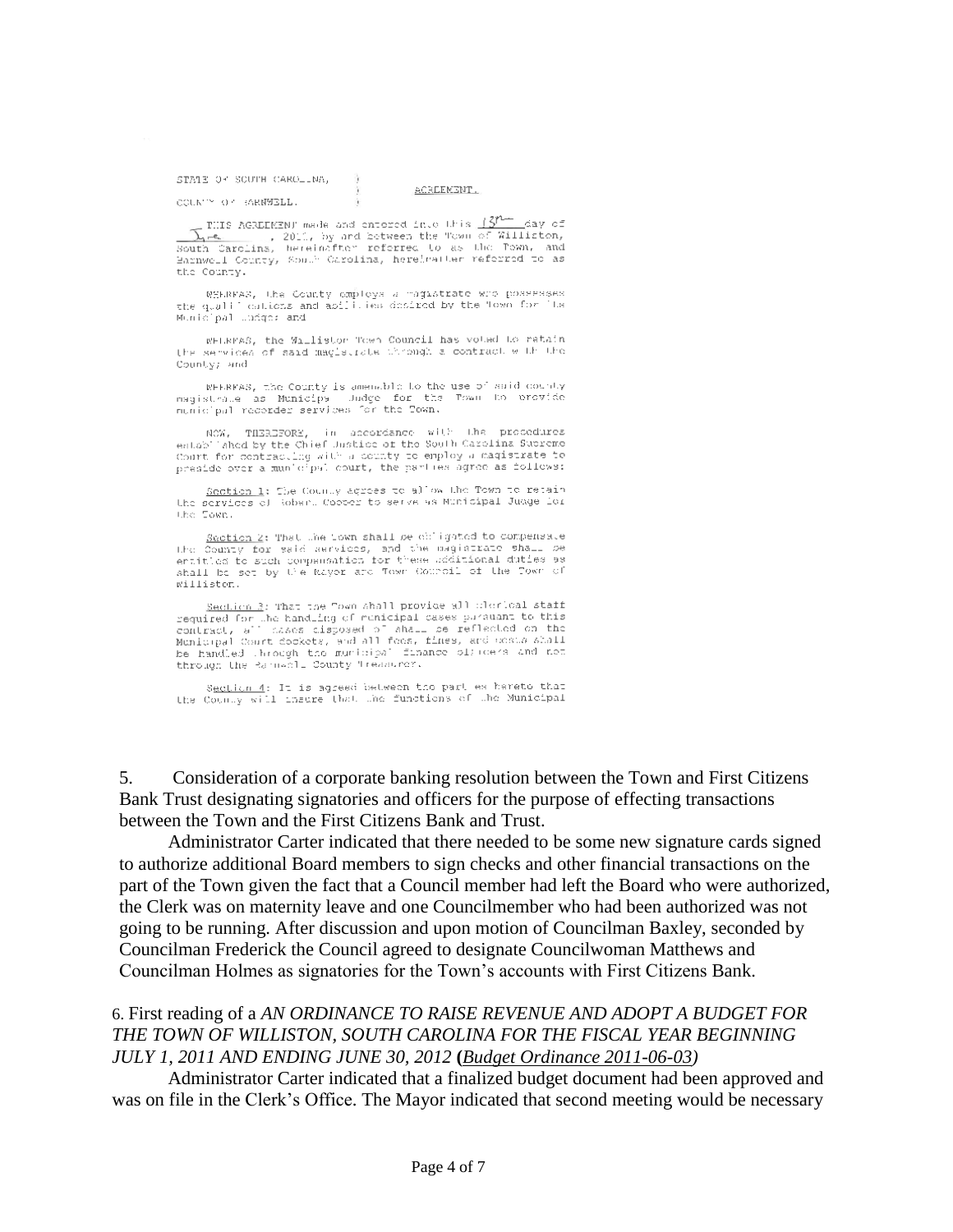this month to hold a public hearing and if possible to pass the Budget Ordinance that had been included in the agenda packets. Upon motion of Councilman Holmes, seconded by Commissioner Frederick, the Council agreed to call for a public hearing and second reading of the budget and set the date of the hearing as June  $30<sup>th</sup>$  at 5 PM. After discussion this motion was unanimously approved. Mayor Rivers asked that everyone try to attend since June  $30<sup>th</sup>$  was technically the last day of the fiscal year.

#### Administrator's Report

The administrator had no comments.

#### Mayor's Report

The Mayor advised the Board that he along with the Town Administrator would be attending a meeting of the Barnwell County Council to discuss the Town's concern Discussion of existing financing arrangement between Barnwell County and other counties associated with the Quad County Park II regarding the distribution of FILOT revenues. He explained that the County Council was looking at an industrial location near Kline and considering changing the distribution of the "fee in lieu of taxes" arrangement that currently existed and that it may be troublesome for the School Districts to lose that revenue as well as Barnwell County citizens. He referred to the following letter.

*June 6, 2011*

*Mr. Travis Black, Chairman Barnwell County Council 52 Wall Street Barnwell, SC 29812*

*Re: FILOTS*

*Dear Mr. Black:*

*Although the Town of Williston is appreciative of any industrial expansion occurring in its limits and certainly interested in new locations of industry here, it is opposed to the proposed Quad County Park Agreement that splits FILOT revenues of expanding and newly located industries having capital investment levels of \$20,000,000 or more on a 40/20/20/20 page basis with the other three counties of Allendale, Bamberg and Hampton. The impact of this new proposed arrangement whereby only 40% of FILOT revenues generated by industry expanding or locating in Barnwell County would remain in Barnwell, would have a considerable negative impact on our Town, School District and County operating revenues. Our Town Council's action to preserve the current 97/3 % revenue split, when it appeared the assessed valuation of the recent Crane Company expansion at the Dixie-Narco site might exceed \$20,000,000, is an indication the Town feels the new proposed arrangement of a 40/20/20/20 revenue split, is counter to the interest of the Town and of course Barnwell County residents.*

*We think it is accurate to say that the Town of Williston will oppose the approval of any future FILOT Agreement on projects that would expand or locate within its municipal limits under the proposed Quad County Park Agreement, as it appears to be structured, since it sends 60% of FILOT revenues to 3 neighboring counties. Although the Town of Williston cannot speak firsthand of what the City of Barnwell, the Town of Blackville or the Town of Snelling would do in a similar situation, it is clear the Town of Williston desires to see the majority of FILOT revenues stay in Barnwell County, if for no other reason than preserve school district revenues.*

*We realize County Council understands that each Barnwell County municipality, should a project be located within their municipal limits, has the ability to reject a FILOT Agreement, even though County Council approves it. We would encourage the County Council not adopt the proposed 40/20/20/20 being considered now so as to avoid any future conflict such as the one that*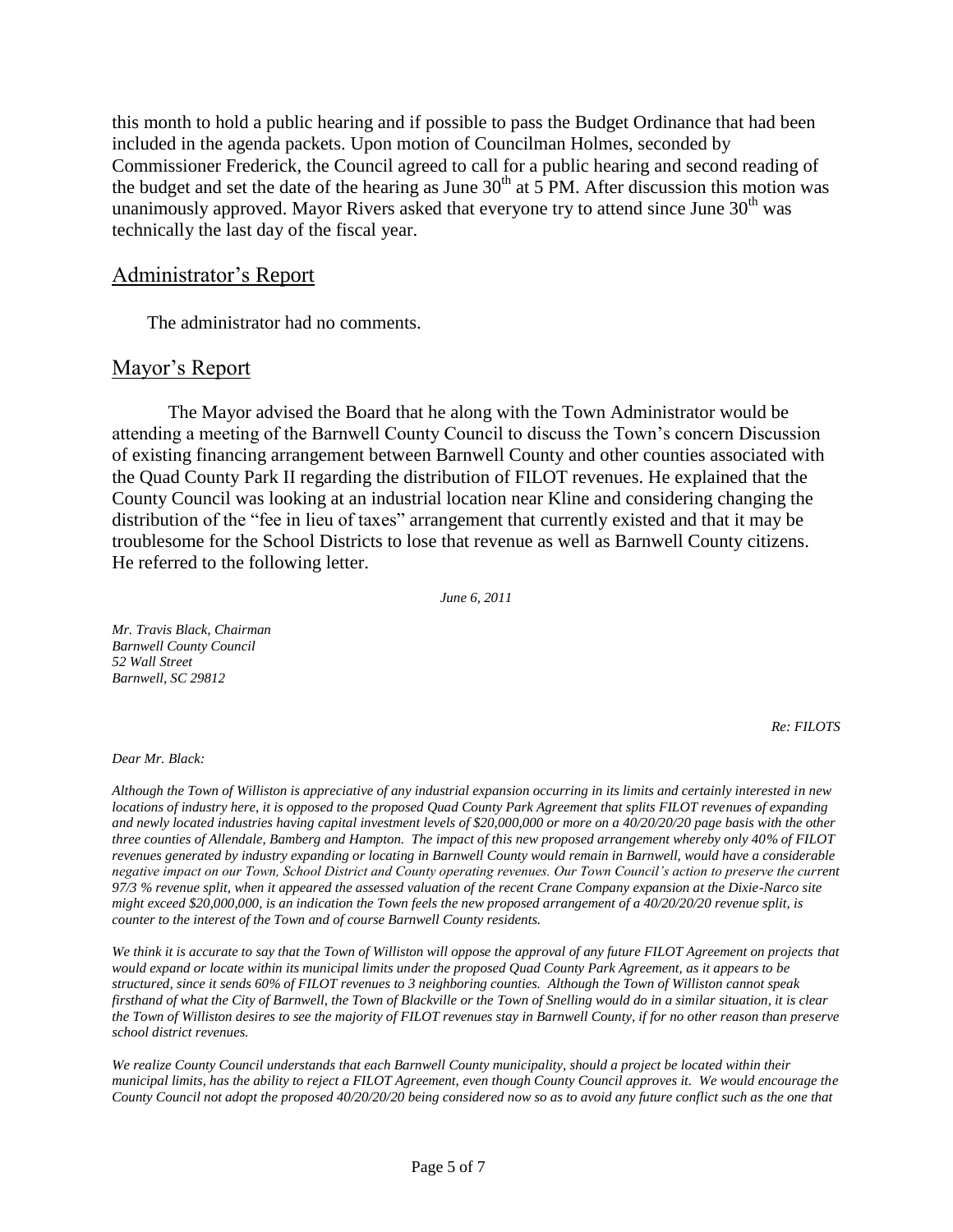*almost surfaced with our recent Crane Corporation expansion. The proposed FILOT revenue split arrangement has the potential to create unnecessary conflict between the County and its municipalities. That is a circumstance that the Town of Williston does not desire and one that could easily put future capital investment and job creation in Barnwell County in jeopardy.*

*We would be happy to discuss our position on this further either in person or by a phone call if you think it would be necessary or helpful. Hopefully your own thoughts mirror these expressed in this letter.* 

*Sincerely,*

*Thomas R. Rivers, Mayor*

*Chris A. Carter, Administrator*

#### *cc file copy*

After some discussion the Town Board upon motion of Council woman Matthews, seconded by Councilman Baxley unanimously endorsed the idea of the Mayor expressing these thoughts in person to the County Council.

The Town Administrator mentioned he received a letter from Tracy O'Neal requesting the Council's support of an event to be called the "Back to School Bash" which is being scheduled at the Williston Park by the Williston-Elko Class of 1999.The purpose of the event is to build enthusiasm for the new school year among the District's students. The Town Board offered its endorsement of the event.

Ms. Felicia Cuthbertsen addressed the Council informing them about another series of community events being sponsored by the Williston-Elko Community Resource Center whereby events such as movie showings and other family oriented activities are being planned in the community for the summer.

### *Council Comments*:

Councilman Baxley requested that there was some overhanging limbs on Harold, Kelly and Dick Street and requested this matter be looked and possibly some trimming be undertaken over the sidewalk.

There being no further business the meeting adjourned at 8:43 PM.

#### TOWN OF WILLISTON, SOUTH CAROLINA

Thomas R. Rivers, Mayor

\_\_\_\_\_\_\_\_\_\_\_\_\_\_\_\_\_\_\_\_\_\_\_\_\_\_\_\_\_\_\_\_\_\_\_\_\_\_\_\_